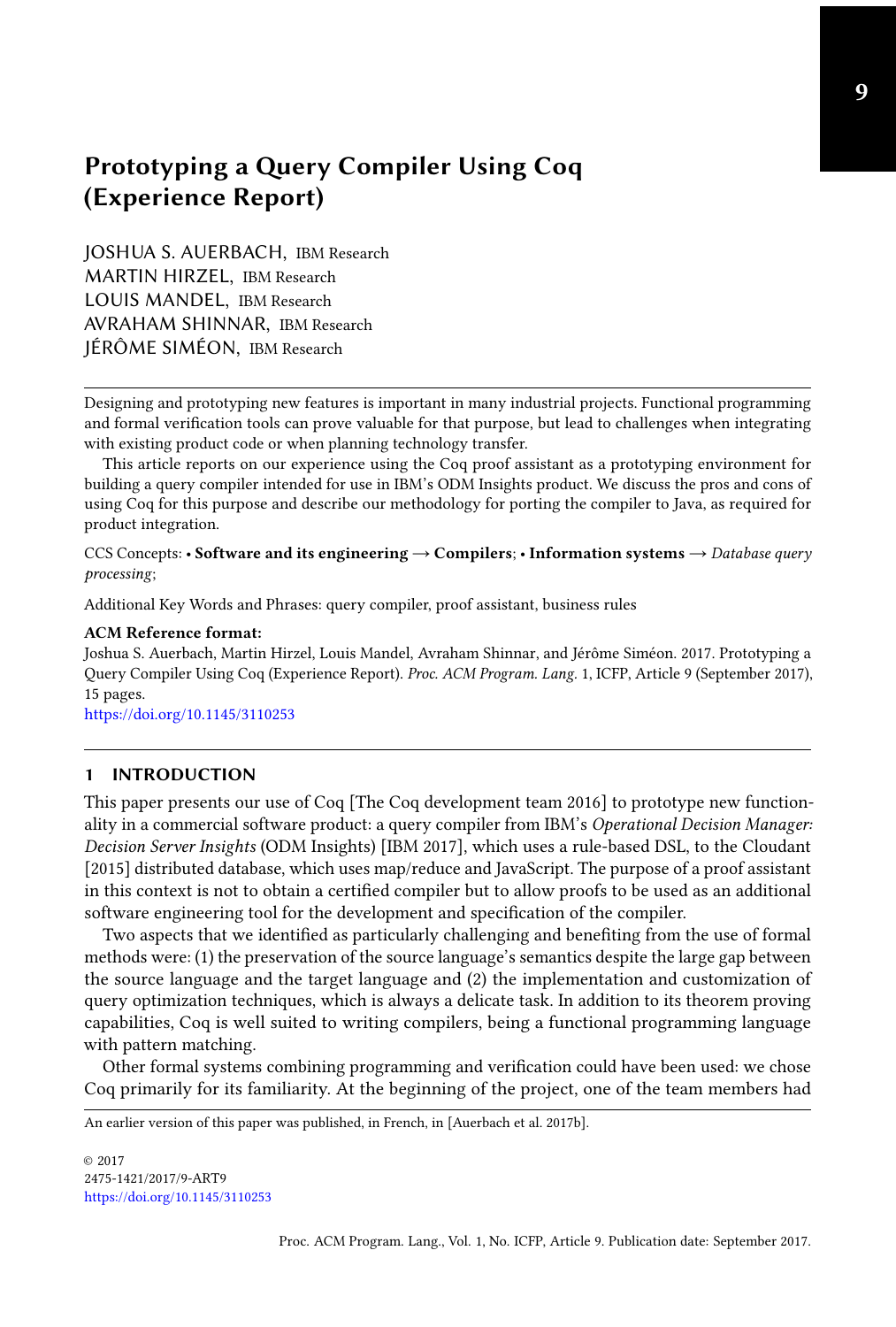#### 9:2 Joshua S. Auerbach, Martin Hirzel, Louis Mandel, Avraham Shinnar, and Jérôme Siméon

prior expertise in Coq and some other members were OCaml programmers. Previous projects on verification of data management systems [\[Benzaken et al.](#page-13-1) [2014;](#page-13-1) [Malecha et al.](#page-14-4) [2010\]](#page-14-4) offered additional evidence as to the maturity of Coq in that context, and discussions with Véronique Benzaken and Évelyne Contejean provided an initial impetus in this direction.

This project began in 2014 with three people and initially focused on understanding the semantics of the source language and an initial translation to a classical database model [\[Shinnar et al.](#page-14-5) [2015\]](#page-14-5). This effort resulted in a Coq prototype of about 7k lines of specifications and [1](#page-1-0)0k lines of proofs.<sup>1</sup> While this first development sufficed as a specification, it was far from being a credible prototype for a product. Notably, it lacked support for code-generation and necessary optimizations. At that point, the decision was made to continue using Coq to build a full prototype, leveraging this initial development as the basis for the whole project.

Two additional people joined the project in 2015 and Stefan Fehrenbach, a student, did a three month internship on a component disconnected from the parts intended for product delivery. With each team member working in parallel on other projects, we estimate that roughly four person-years were invested in this effort.

The Coq source code today contains around 35k lines of specification and 42k lines of proof. The extracted OCaml code is around 80k lines, supplemented by 8k additional lines of handwritten OCaml code, which includes parsers, pretty-printers and miscellaneous utilities. Integration with ODM Insights consists of several parts: (i) approximately 1.4k lines of Java to translate the ODM Insights internal query representation into the initial intermediate language of our compiler, (ii) approximately 400 lines of Java to integrate the compiler within ODM's designer framework, (iii) approximately 400 lines of JavaScript code and 550 lines of Java code to support query execution in the JavaScript and Java based backends.

The resulting query compiler from ODM Insights to Cloudant written in Coq was translated manually into Java code for delivery to the product team. This translation took one person about three weeks. The resulting compiler contains 11k lines of Java code (including the 1.4k lines of Java already written for the translation of the internal representation used by ODM Insights). This Java code is smaller than the Coq specification for two main reasons. First, the Java translation contains only the definitions of the abstract syntax trees for the compiler's intermediate languages and the translations between these languages, but does not include any evaluation code for those languages. Second, the Coq prototype has grown into a research platform, with additional input and output languages and compilation paths that are not part of the Java translation.

In Section [2,](#page-2-0) we give an overview of the query compiler and describe its architecture. In Section [3,](#page-5-0) we describe the role played by proofs, and notably how we used a combination of tests and proofs during the development of the prototype. In Section [4,](#page-8-0) we present our integration of the compiler with the product and the methodology used to port the prototype to Java. In Section [5,](#page-10-0) we discuss some of the lessons learned from using a theorem prover for prototyping purposes. We conclude the paper with a short review of the state of the art in Section [6](#page-12-0) and with some final remarks on the costs and benefits of using Coq as a software engineering tool in Section [7.](#page-13-2)

For the interested reader, Q\*cert, the research Coq compiler is available at [https://querycert.](https://querycert.github.io/icfp17) [github.io/icfp17.](https://querycert.github.io/icfp17) This paper uses the symbol  $\bullet$  to link to the Coq code corresponding to the part of the project described.

<span id="page-1-0"></span><sup>&</sup>lt;sup>1</sup>The number of lines of code is computed using coqwc for Coq and cloc for the other languages.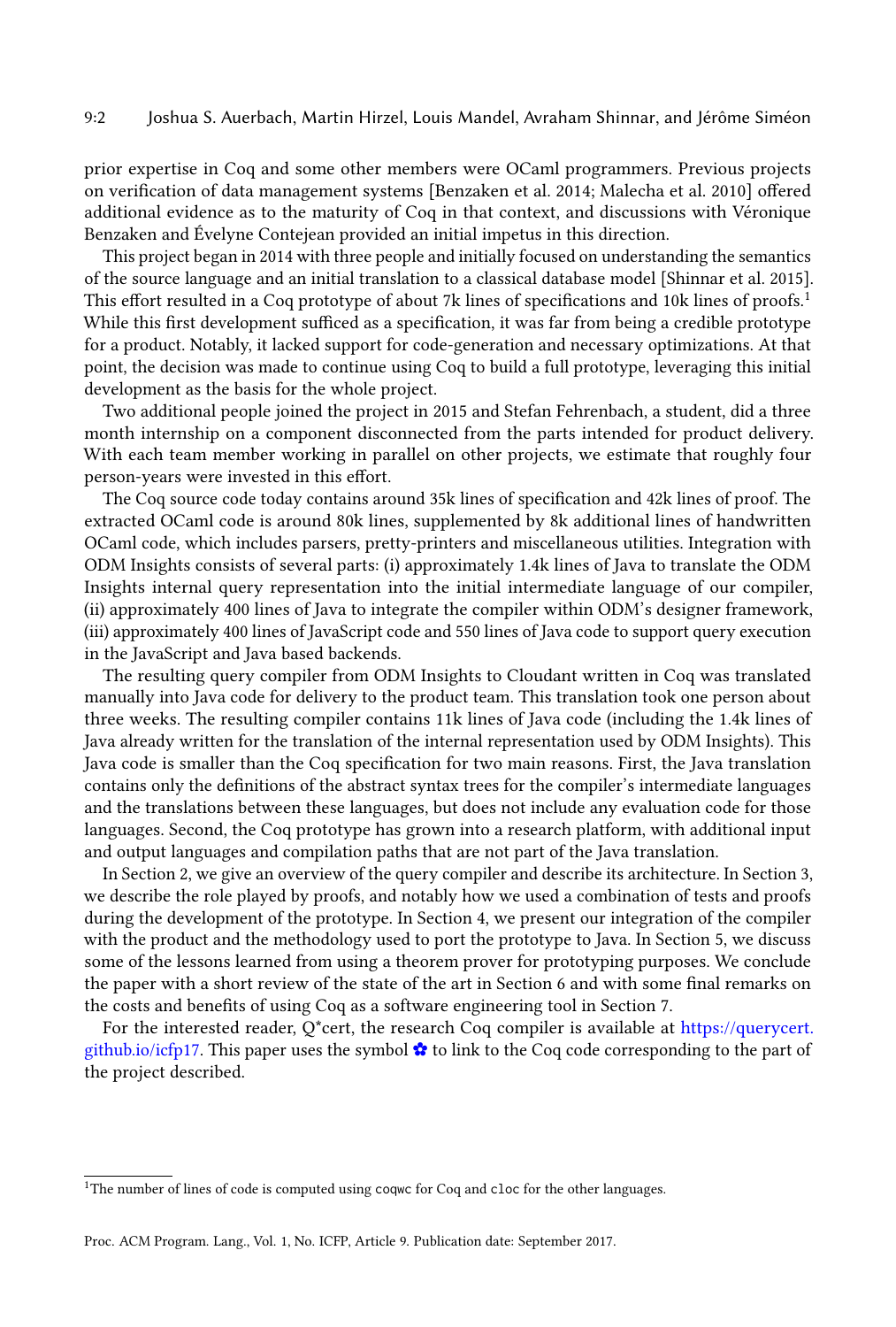<span id="page-2-1"></span>

Fig. 1. Managing events in ODM Insights.

## <span id="page-2-0"></span>2 QUERY COMPILER TO CLOUDANT FOR ODM INSIGHTS

Before discussing the methodology used to develop our prototype, we first present the project's objective and the compiler architecture. This work was done as part of the Middleware for Events, Transactions, and Analytics project [\[Arnold et al.](#page-13-3) [2016\]](#page-13-3).

## 2.1 Queries in ODM Insights

The core of ODM Insights is a business rule management system written in the *FRules* family of languages. There are both production rules and queries. Production rules consist of an event given by a when clause, a condition given by an if clause, and an action given by a then clause. The structure of a rule enables a syntax similar to a natural language, which is useful for applications written in collaboration between programmers and business specialists. They allow companies to identify new opportunities (e.g., sales, marketing), risks (e.g., fraud detection, compliance), or to react quickly to certain events (e.g., transactions, delivery notification). Let us consider an example to illustrate this event-condition-action structure. The following rule is executed when an order is received if the account status of the customer is empty and the cost of the order exceeds the average cost of orders. For simplicity, the then clause is elided:

```
when a purchase occurs, called LAST
if the customer status of 'the customer' is NONE
   and the total amount of all order items in the order items of LAST
       is more than 'average order amount'
```
then ...

JRules is a modern evolution of production rule languages resulting from work on expert systems in the 70s, especially OPS5 [\[Forgy](#page-14-6) [1981\]](#page-14-6). The rule engine architecture is illustrated in Figure [1.](#page-2-1) The rule engine maintains a *working memory*, containing a set of facts that can be used by the rules. When an event is received (e.g., an order in the previous rule), a fact is added to the working memory and the rules are re-evaluated, taking into account the new state of the memory.

The rules can refer to values calculated globally on the working memory. In the previous example, this is the case for 'average order amount'. This value is specified by the following rule that calculates the average cost of completed orders containing at least two items.

```
define 'average order amount'
```

```
as the average amount of the order items of all orders,
where the fulfillment of each order is true
  and the number of elements in the order items of each order is at least 2,
evaluated every day at 9:28:58 AM
```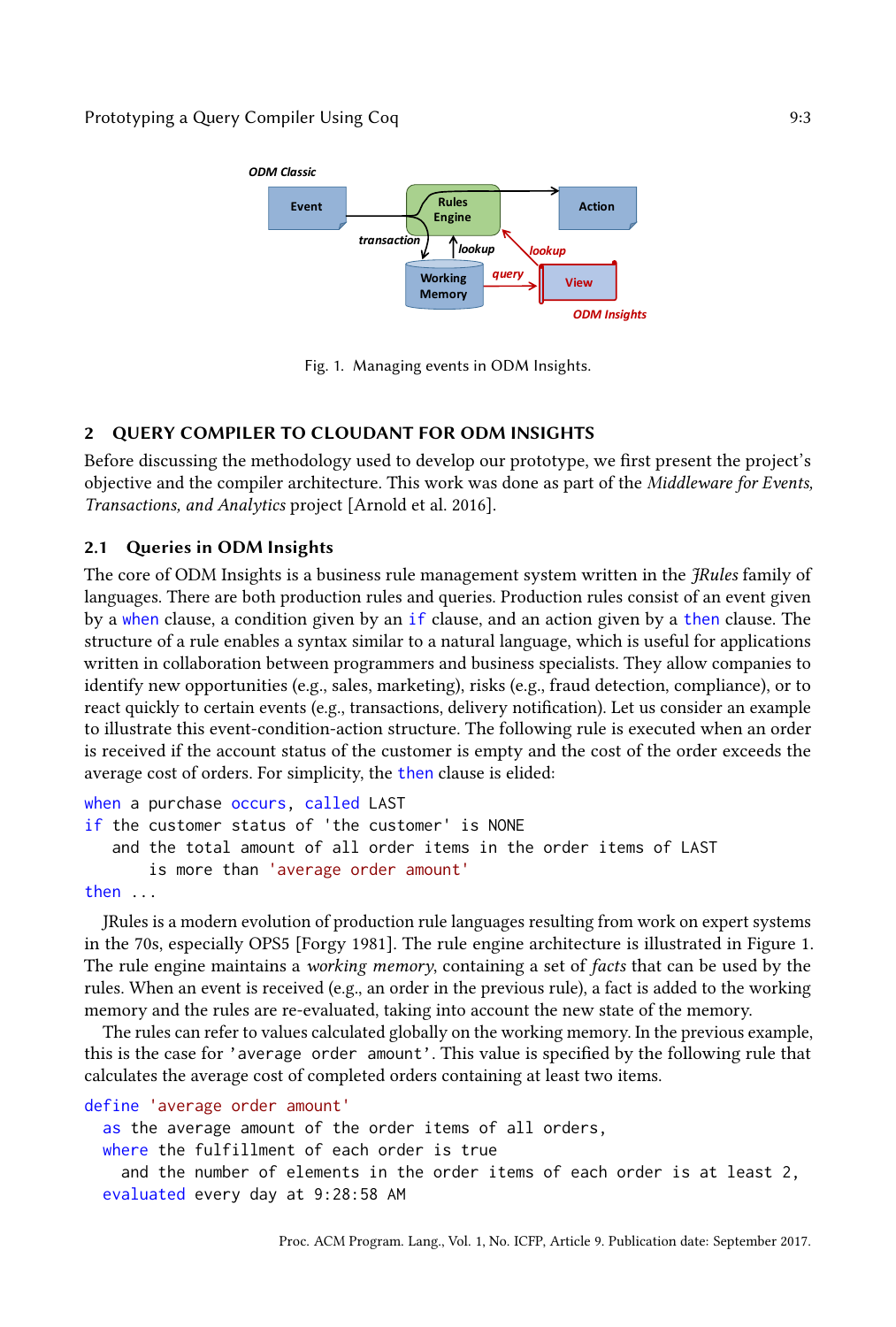<span id="page-3-0"></span>

Fig. 2. Compilation path from JRules to Cloudant.

This rule corresponds to a query on the entire working memory. Because the system must respond quickly to events, it is not possible to execute these queries for each event. These are compiled, then materialized as views that are updated, either periodically or incrementally. The bottom-right part of Figure [1](#page-2-1) shows the part of the system that handles the queries.

The goal of our prototype is to compile this type of query when the working memory is stored in a Cloudant database. At the beginning of the project, ODM Insights only supported the execution of queries over a working memory of Java-like objects maintained in the IBM Websphere eXtreme Scale distributed cache.

### 2.2 Compiler Architecture

JRules directly manipulates Java objects, while Cloudant uses JSON and expresses requests in the form of map/reduce views containing JavaScript code. To bridge the gap between these two systems, the compiler relies on many intermediate representations. Figure [2](#page-3-0) shows the complete compilation path.

Frontend. JRules is a generic term we use to describe a family of languages used in ODM Insights. These different languages are all translated into a common internal language called SemRule. Let's illustrate this language by writing the 'average order amount' rule in the concrete syntax of SemRule:

```
1 query `average order amount` {
2 packageExecutionName = ""
3 ruleExecutionName = "average_order_amount"
4 localQueryResult : aggregate {
5 collectclass1 :
6 Order(collectclass1.fullfillment
7 && IlrCollectionUtil.getSize(collectclass1.orderItems) >= 2);
8 local0 : OrderItem() in collectclass1.orderItems;
9 }
10 do { avg {Double.valueOf(((double)local0.amount)).doubleValue()}; }
11 }
```
Without trying to explain all the details of the syntax, let us highlight some important aspects. The semantics of business rules, inherited from logic programming, is based on a notion of unification between language expressions and objects in working memory. In this example, lines 5 to 7 use the notation 'var : ClassName(cond)' which means: if an object in the working memory is a subtype of the class ClassName and satisfies the condition cond, then instantiate the variable var with the corresponding object. As can be seen in the expression on line 8, unification can use a variable defined previously in the rule (collectclass1) and access a field (orderItems) of the object it is bound to.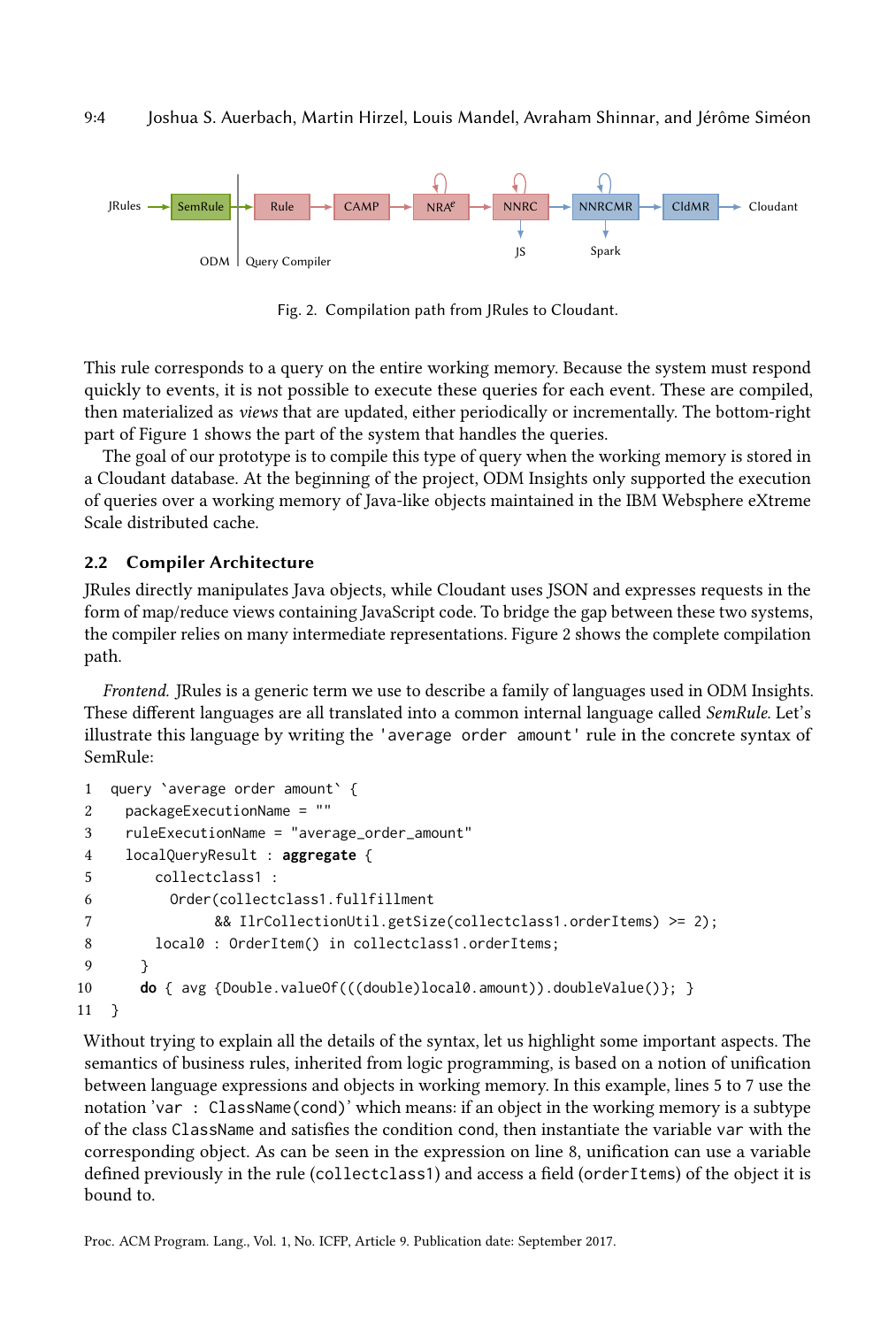#### Prototyping a Query Compiler Using Coq **9:5** and the prototyping a Second 1.9 and 1.9 and 1.9 and 1.9 and 1.9 and 1.9 and 1.9 and 1.9 and 1.9 and 1.9 and 1.9 and 1.9 and 1.9 and 1.9 and 1.9 and 1.9 and 1.9 and 1.9 and 1.9

Aggregate queries are written as rules using an extension that allows unification on the set of

facts in working memory rather than each individual fact. In our example, this is the expression aggregate  $\{\ldots\}$  do  $\{\ldots\}$  which span line 4 to line 10. The aggregate clause accumulates all combinations of objects that unify with the given conditions, and returns a set of instantiated variables. The do clause contains an expression that can access these variables, and an aggregate function, in this example avg. The expression aggregate is a form of comprehension [\[Tannen et al.](#page-14-7) [1992;](#page-14-7) [Trinder and Wadler](#page-14-8) [1988\]](#page-14-8).

In order to capture the semantics of JRules in Coq, we defined the CAMPRule language [✿](https://querycert.github.io/icfp17/doc/CAMPRule.html#camp_rule) and its core CAMP [✿](https://querycert.github.io/icfp17/doc/CAMP.html#camp) (Calculus for Aggregating Matching Patterns) [\[Shinnar et al.](#page-14-5) [2015\]](#page-14-5). CAMP relies on pattern matching and supports the unification of Java objects and aggregation expressions as described above. Details about this support for objects are presented in [\[Shinnar and Siméon](#page-14-9) [2016\]](#page-14-9).

Middle-end. For the core of the compiler, we decided to rely on well-known representations in databases. Developing a query optimizer is a non-trivial task, in terms of both development time and architecture, as well as in terms of defining the set of necessary optimizations. In this context, existing research in the database literature (see for example [Graefe](#page-14-10) [\[1993\]](#page-14-10); [Moerkotte](#page-14-11) [\[2014\]](#page-14-11); [Ullman and Widom](#page-14-12) [\[2000\]](#page-14-12)) guided the choice of intermediate representations.

We therefore chose to translate CAMP to NRA, the Nested Relational Algebra [✿](https://querycert.github.io/icfp17/doc/NRA.html#nra) [\[Cluet and](#page-14-13) [Moerkotte](#page-14-13) [1993\]](#page-14-13). This combinator-based representation eliminates variables and simplifies optimization. Nevertheless, queries coming from CAMP proved difficult to optimize. We therefore introduced NRA<sup>e</sup>  $\hat{\mathbf{x}}$ , a conservative extension of NRA with an environment, which simplifies optimization [\[Auerbach et al.](#page-13-4) [2017a\]](#page-13-4).

Backend. In order to produce simple imperative code, we translate  $NRA<sup>e</sup>$  to  $NNRC$ , the Named Nested-Relational Calculus [✿](https://querycert.github.io/icfp17/doc/cNNRC.html#nnrc) [\[Van den Bussche and Vansummeren](#page-14-14) [2007\]](#page-14-14). NNRC corresponds to a small functional language (first order) with list comprehension for which it is easy to produce JavaScript [✿](https://querycert.github.io/icfp17/doc/NNRCtoJavaScript.html#nnrc_to_js_top).

NNRC also serves as a basis for introducing the map-reduce model. NNRC Map-Reduce (NNR-CMR)  $\hat{\mathbf{x}}$  is a language where all computations are expressed as *map* and *reduce* functions defined themselves in NNRC. At this stage of compilation, we now have a notion of distributed computation with map/reduce functions containing code that we know how to translate into JavaScript. This intermediate language can be translated directly to the map-reduce subset of Spark [\[Zaharia et al.](#page-14-15)  $2012$   $\bullet$ .

The last intermediate language is CldMR  $\hat{\mathbf{x}}$ . This is also a map-reduce model where functions are written in NNRC, but this time the model takes into account the specifics of Cloudant. For example, the reduce functions in Cloudant are more constrained in that they must be callable an arbitrary number of times to enable the incremental construction of the result. There are also some predefined reduce functions (sum, count, stats).

From CldMR, the translation to Cloudant is direct. The map-reduce structure is the one expected by Cloudant. To generate the map-reduce functions' code, we reuse the compiler from NNRC to JavaScript.

Handling other languages. For research purposes, we have also used the compiler to experiment with other languages. The compiler supports as input subsets of SQL and OQL [\[Berler et al.](#page-13-5) [2000\]](#page-13-5) and can produce code for Spark Datasets. Figure [3](#page-5-1) depicts the set of languages and compilation paths.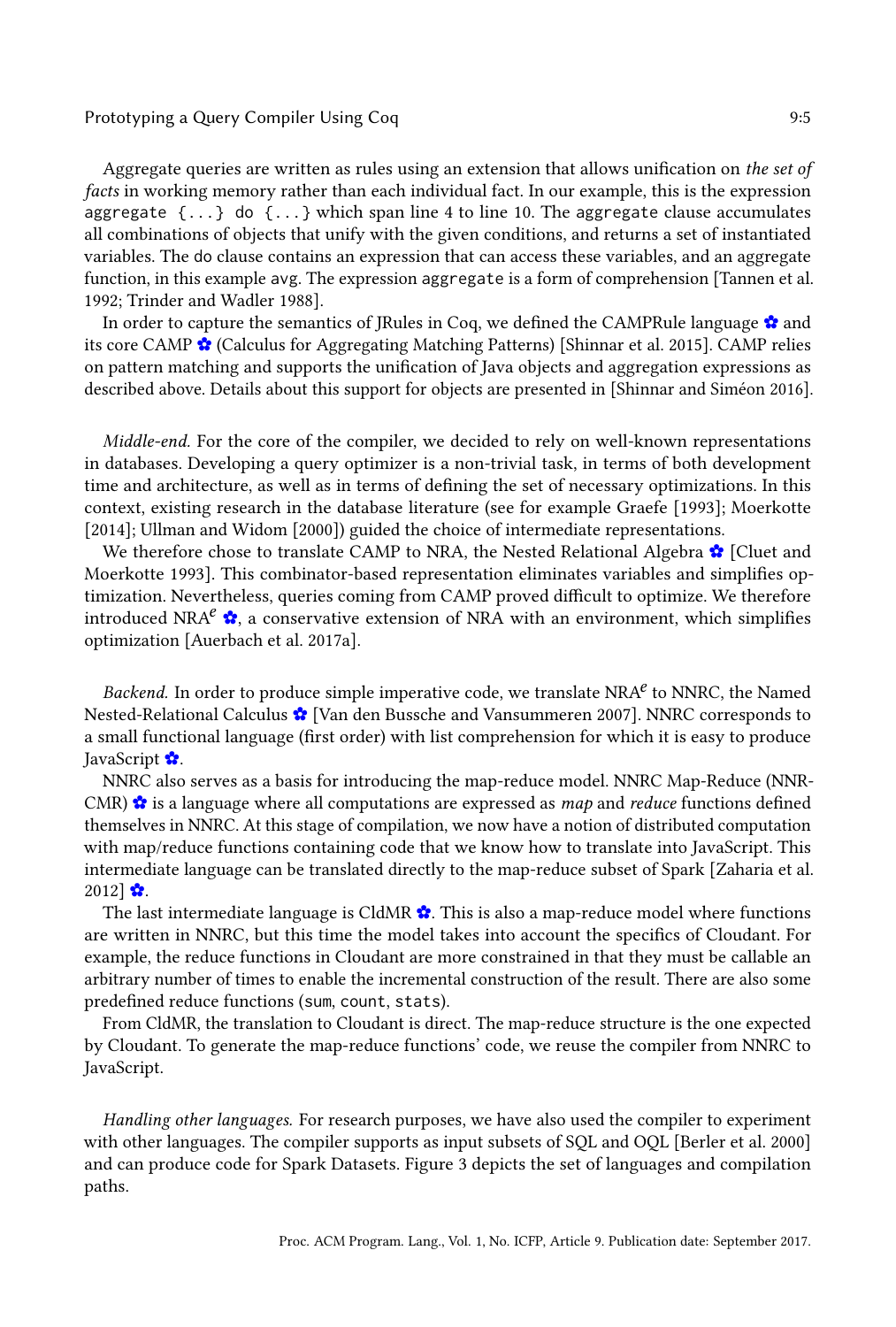<span id="page-5-1"></span>

Fig. 3. The complete compiler in Coq. Each box and arrow is a link to the corresponding part in the code.

#### <span id="page-5-0"></span>3 PROOF AND TESTS

The desired correctness result for the compiler is that, for each SemRule query for which Cloudant code is generated, the result of the evaluation of the query on Cloudant is the same as the result of the evaluation with the current ODM Insights implementation.

It is not realistic to formally verify this property in Coq since the semantics of ODM Insights are given by its Java implementation and the semantics of Cloudant by its Erlang implementation. We therefore rely on a mix of proofs and tests to validate the correctness of the compiler.

In the rest of this section, we describe for each part of the compiler the techniques that were used to validate it. The colors in Figure [2](#page-3-0) distinguish the proven parts in red from the unproven parts in blue.

Intermediate Languages. Let us first illustrate how languages are defined. To do this, let us take the example of NRA<sup>e</sup>. First, we define the abstract syntax of the language using an inductive type:

```
Inductive nraenv_core : Set :=
| ANID : nraenv_core
| ANConst : data -> nraenv_core
| ANMap : nraenv_core -> nraenv_core -> nraenv_core
...
```
Then, the semantics is defined as an evaluation function:  $\mathbf{\hat{P}}$ 

```
Fixpoint nraenv_core_eval (op:nraenv_core) (env: data) (x:data) : option data :=
  match op with
  | ANID => Some x
  | ANConst rd => Some (normalize_data h rd)
  | ANMap op1 op2 =>
    let aux_map d :=
      lift_oncoll (fun c1 => lift dcoll (rmap (nraenv_core_eval op1 env) c1)) d
    in olift aux_map (nraenv_core_eval op2 env x)
  ...
  end.
```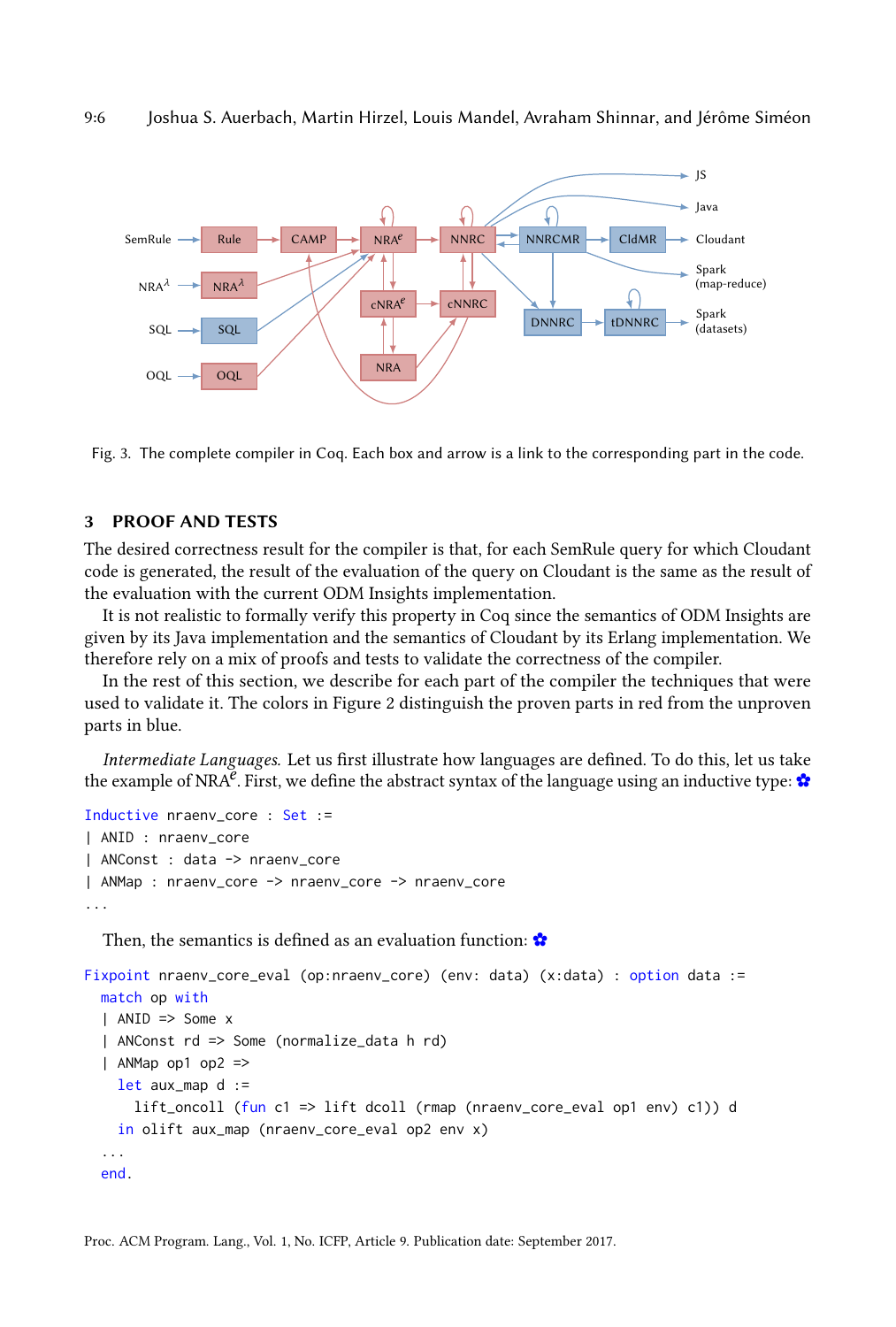#### Prototyping a Query Compiler Using Coq **9:7** and 19:2

This function is explicitly provided a query op, an environment env, and input data x. It is also implicitly parameterized by a type hierarchy h and a constant environment c used to model the working memory.

The evaluation functions serve as specifications for the proofs, and are also used to run tests.

Frontend. SemRule having no formal semantics, the frontend is checked by means of tests. The result of the evaluation obtained by the CAMPRule interpreter (evaluation function) is compared to that obtained via ODM Insights. We employed a test suite used internally by the ODM developers.

One important task of the test infrastructure is handling the input data and the expected result. They are imported into ODM, assigned types, and exported to a JSON format that includes type annotations. The CAMPRule interpreter uses this JSON to compare the two results. Since the translation from CAMPRule to CAMP has been formally proven, tests at the level of the CAMP language are sufficient to debug the initial translation of SemRules.

To this end, we developed an instrumented version of the CAMP interpreter which, in addition to evaluating the program, retains information about the execution environment. When an error is detected, this interpreter returns an annotated version of the input program that accurately identifies the location and reason for the problem (mainly type errors). This version of the interpreter is proved equivalent to the original version (which defines the semantics) modulo the additional information in case of error. This proof prevents the debugger from diverging from the specification as the language evolves. This interpreter was useful for the debugging of the frontend when it produced incorrect CAMP code.

Middle-end. The core of the compiler is written entirely in Coq and therefore does not have to address interoperability with external tools and formats like the frontend. The part that goes from CAMP to optimized NNRC is fully proven to be semantics preserving.

To illustrate the subtleties that motivated us to formally verify the middle-end, consider two classical equivalences of the relational algebra [\[Ullman and Widom](#page-14-12) [2000\]](#page-14-12). These equivalences are used in the NRA<sup> $e$ </sup> optimizer ( $\sigma$  and  $\cup$  are selection and set union, respectively):

$$
\sigma_{p_1 \wedge p_2}(q) \equiv \sigma_{p_1}(\sigma_{p_2}(q))
$$
  

$$
\sigma_{p_1 \vee p_2}(q) \equiv \sigma_{p_1}(q) \cup \sigma_{p_2}(q)
$$

Despite their simplicity, neither of these two equivalences are true! More precisely, they are true only under certain assumptions that must be guaranteed by the optimizer. The first equivalence is true only for a well-typed query, that is, in the absence of errors during execution. The second is true for set union, but in the case of multi-sets, $^2$  $^2$  it is true only for the maximal union [\[Libkin and](#page-14-16) [Wong](#page-14-16) [1994\]](#page-14-16). Consider, for example, the application of the first relational equivalence in a wrongly typed example (here age contains a number, not a string):

$$
\sigma_{age="John"\land false}(q) \not\equiv \sigma_{age="John"\land \sigma_{false}(q))
$$

The evaluation of the expression on the left fails, but the right one returns the empty set. This simple example shows that it is relatively easy to forget key preconditions when implementing a rewrite rule. Note that the corresponding chapter in [Ullman and Widom](#page-14-12) [\[2000\]](#page-14-12) does not mention aspects related to typing.

The NRA $^e$  optimizer is composed of more than seventy of these kinds of rewrites. Proving them is usually not difficult. The proofs put forward subtle preconditions and also capture the errors of inattention that arrive easily in this type of code. To prove translation correctness between two languages, we use the evaluation functions that define their semantics. Let us illustrate this with the

<span id="page-6-0"></span><sup>2</sup>The semantics of SQL and most of the query languages used in practice, including JRules, rely on a multi-set.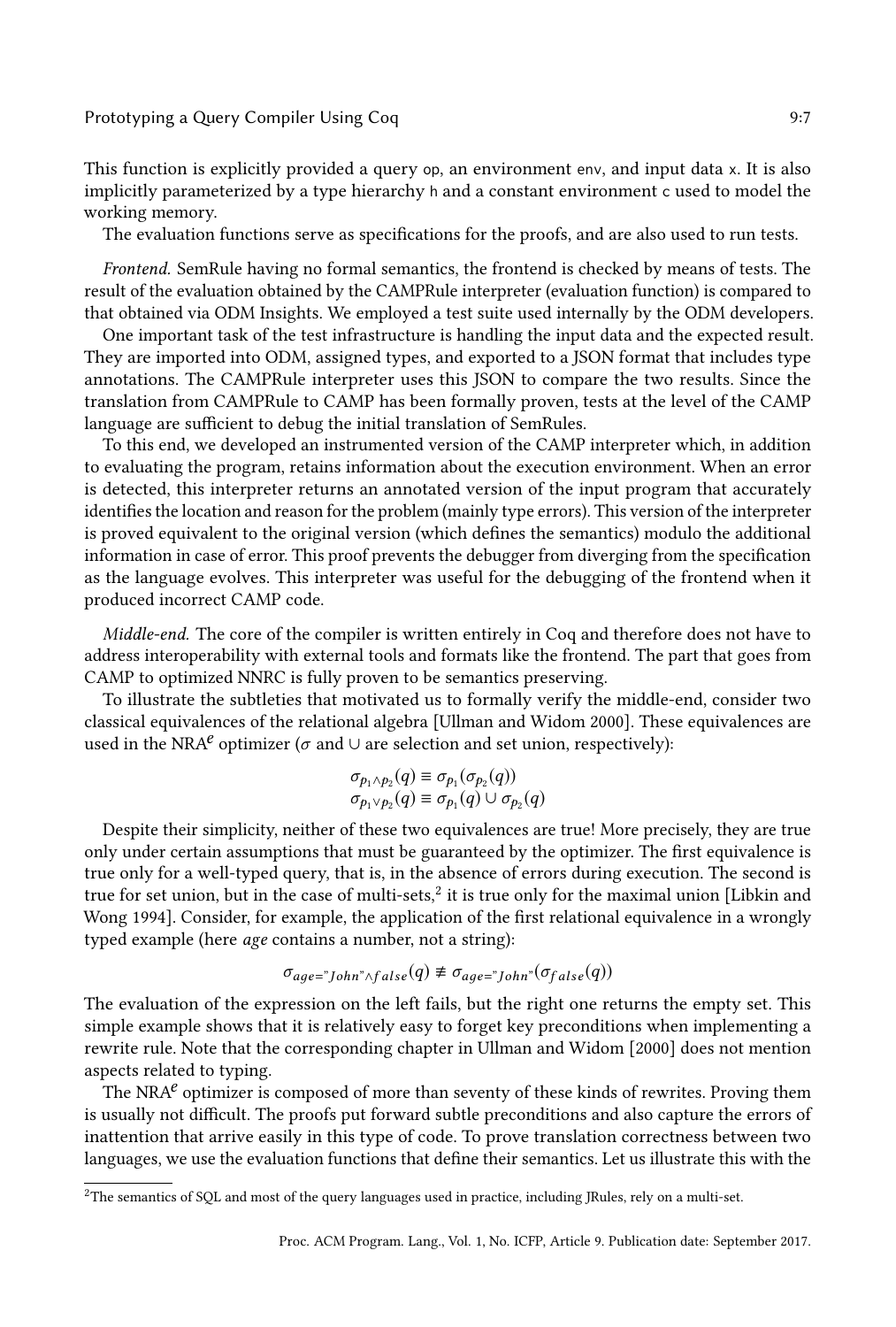translation from CAMP to NRA<sup>e</sup>. The semantics of CAMP is defined by the function camp\_eval [✿](https://querycert.github.io/icfp17/doc/CAMP.html#camp_eval) and the semantics of NRA<sup>e</sup> is defined by the function nraenv\_core\_eval  $\mathbf{\hat{B}}$ . The translation function from CAMP to NRA<sup>e</sup> is nraenv\_core\_of\_camp  $\bullet$ . From these three functions, we can state the correctness property of the translation: [✿](https://querycert.github.io/icfp17/doc/CAMPtocNRAEnv.html#nraenv_core_of_camp_correct)

```
Lemma nraenv_core_of_camp_correct h c q env d:
  lift_failure (camp_eval h c q e n v d) =
    nraenv_core_eval h c (nraenv_core_of_camp q) (drec env) d.
```
This lemma is parameterized by the type hierarchy h, a constant environment c corresponding to the working memory, the input query q, the execution environment env and input data d. It illustrates that there is a different encoding of the environment in the two semantics: env (an associative list) becomes drec env (a record). Similarly, the function lift\_failure translates the error encoding between in CAMP in NRA $e$ .

Even if this part is fully proved, it is possible that the code does not behave as intended due to erroneous or incomplete specifications. As the specifications are given by the interpreters, it was important to debug them. Proving correctness of the translation is an effective debugging tool which forces looking at the specifications in detail. Moreover, as we have proved the correctness of the translation with CAMP and the semantics of CAMP have been tested, it means that the semantics of the following languages are also correct with respect to the tests.

For the complexity of development in Coq, several points are to be noted. Among the most demanding proofs are those devoted to two underlying aspects of the infrastructure: the type system  $\mathbf{\hat{x}}$  and renaming and substitution for NNRC  $\mathbf{\hat{x}}$ . The type system itself is relatively complex, including two notions of records (open/closed), and a hierarchy of classes [\[Shinnar and Siméon](#page-14-9) [2016\]](#page-14-9). It is also essential to the rest of the compiler because the absence of typing errors is a precondition in most rewrites for NRA $^e$  and NNRC. Additionally, the proof that optimizations for NRA are also valid for NRA $^e$   $\clubsuit^3$  $\clubsuit^3$  required significant effort. In the rest of the code, the difficulty has more often been choosing the right formulation of the properties to prove than the actual proof. An important example in this category is the definition of equivalence between two expressions for NRA $^e \, \mathbf{\hat{x}}$  and NNRC  $\mathbf{\hat{x}}$ .

Backend. The correctness of translations from NNRC to CldMR is verified by a mix of tests and proofs. Eventually, we hope to fully prove these translations. At the moment, some important properties of the translation from NNRC to NNRCMR have been proven and individual optimizations on NNRCMR are proven correct, but their composition has not been proven correct.

The correctness of code generators to JavaScript and Cloudant is based on testing. Their debugging was mainly done using traditional tools and techniques from the target languages. For example, in JavaScript it is easy to add print statements. Debugging Cloudant code, a distributed system running on the cloud, is a much more difficult task. To mitigate this difficulty, we implemented a naive backend from NNRCMR to Spark (but keeping the map and reduce functions in JavaScript). The resulting Spark code is simpler to debug than the corresponding Cloudant code.

It should be noted that even though this part used Coq primarily as a simple functional language, the proof aspects were still useful. Proving properties was an effective way to find bugs and verify assumptions and invariants. However, sometimes the need to maintain proofs was a burden. Since this part of the compiler was less mature than the rest of the project, code changed frequently. Maintaining the proofs could be tedious and so sometimes we simply deleted them.

<span id="page-7-0"></span><sup>3</sup>Theorem 1: Equivalence Lifting in [\[Auerbach et al.](#page-13-4) [2017a\]](#page-13-4).

Proc. ACM Program. Lang., Vol. 1, No. ICFP, Article 9. Publication date: September 2017.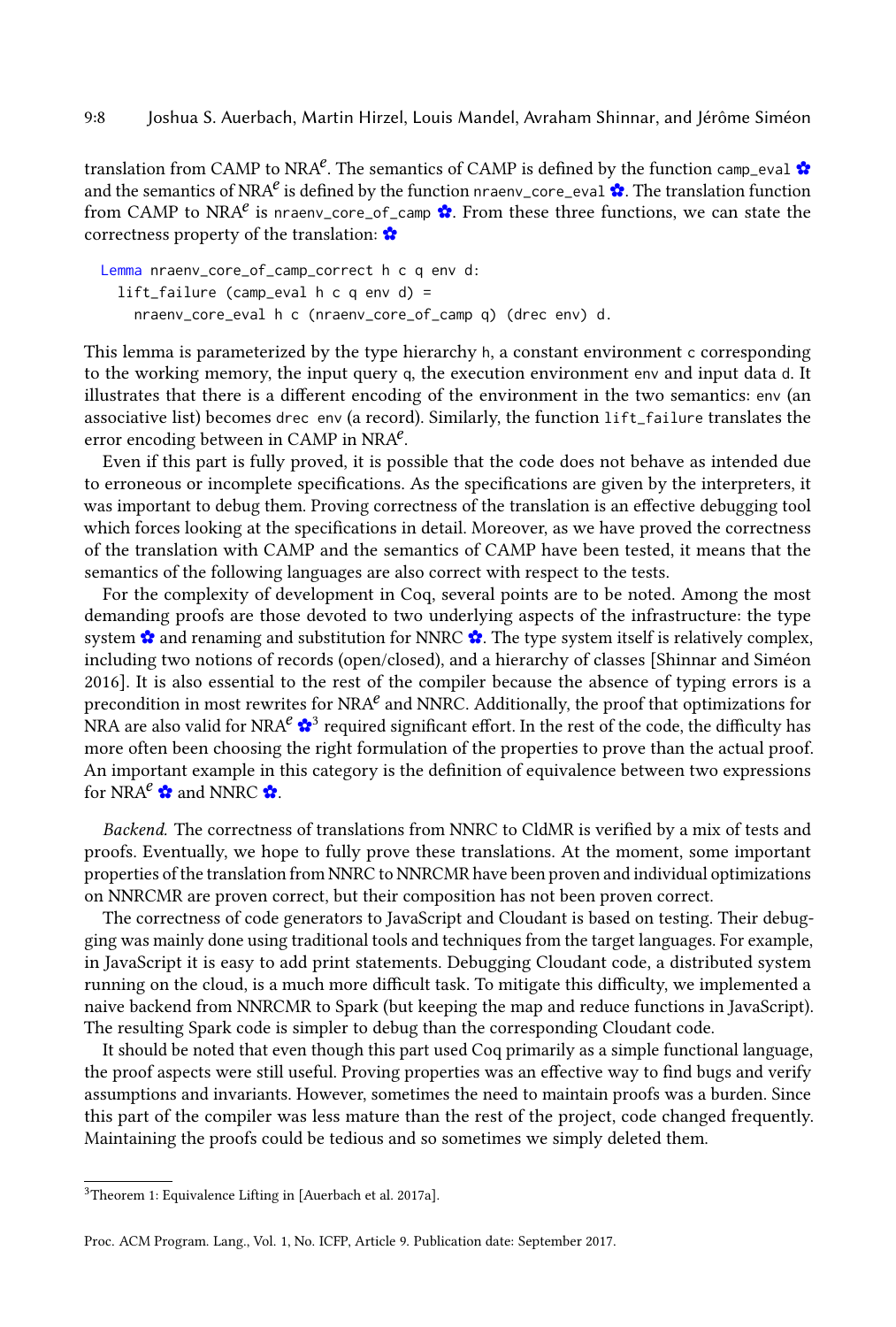<span id="page-8-1"></span>

Fig. 4. Dual Compilation Chain in OCaml and Java.

## <span id="page-8-0"></span>INTEGRATION INTO THE PRODUCT

Integration with the product was done in several steps. The first steps employed a machine translation of the Coq code. In the final steps we hand-translated the compiler into maintainable Java source.

## 4.1 Using Coq with ODM Insights

In Figure [2,](#page-3-0) the part on the left of the vertical bar is written in Java and is part of ODM Insights. The part to the right of the bar is written in Coq and is part of our prototype. In order to use our Coq compiler on queries coming from ODM Insights, we had to program the arrow crossing the border. That part was also written in Java.

We used three different techniques to communicate between Java and Coq. Each technique was used for a different purpose. The first technique translated SemRules to Coq source files. Each such file contained the query directly as a Coq value of type camp\_rule  $\hat{\mathbf{x}}$ . This technique was particularly useful at the beginning of the development process. It enabled us to evaluate examples in the interactive mode of Coq, simplifying unitary tests of functions.

The second communication technique translated SemRules to text files, using a concrete syntax for CAMPRule. The concrete CAMPRule syntax can be considered an exchange format. To use this technique, the Coq compiler is extracted to OCaml and is combined with a parser written with Menhir [\[Pottier and Régis-Giannas](#page-14-17) [2016\]](#page-14-17). This technique produces a command line compiler that takes inputs written in CAMPRule. It provides a simple and efficient way to execute regression tests on queries coming from ODM Insights.

Finally, the third method of communication between Java and Coq is to use OCamlJava [\[Clerc](#page-13-6) [2015\]](#page-13-6), a compiler from OCaml to Java bytecode. From the Coq code extracted in OCaml, we defined a library that can be compiled with OCamlJava, enabling the invocation of the compiler directly from Java. This method was used to embed the Coq compiler directly into the product.

## 4.2 Re-Implementing the Compiler in Java

We have just seen that the Coq compiler can be embedded in ODM Insights via mechanical translation. However, as the ODM Insights code is primarily written in Java, and its development team is most familiar with that language, providing the code as Coq source was not realistic. Even if an extraction from Coq to Java source were available, we would expect the result to be only marginally more understandable than the Java bytecodes produced by OCamlJava. To produce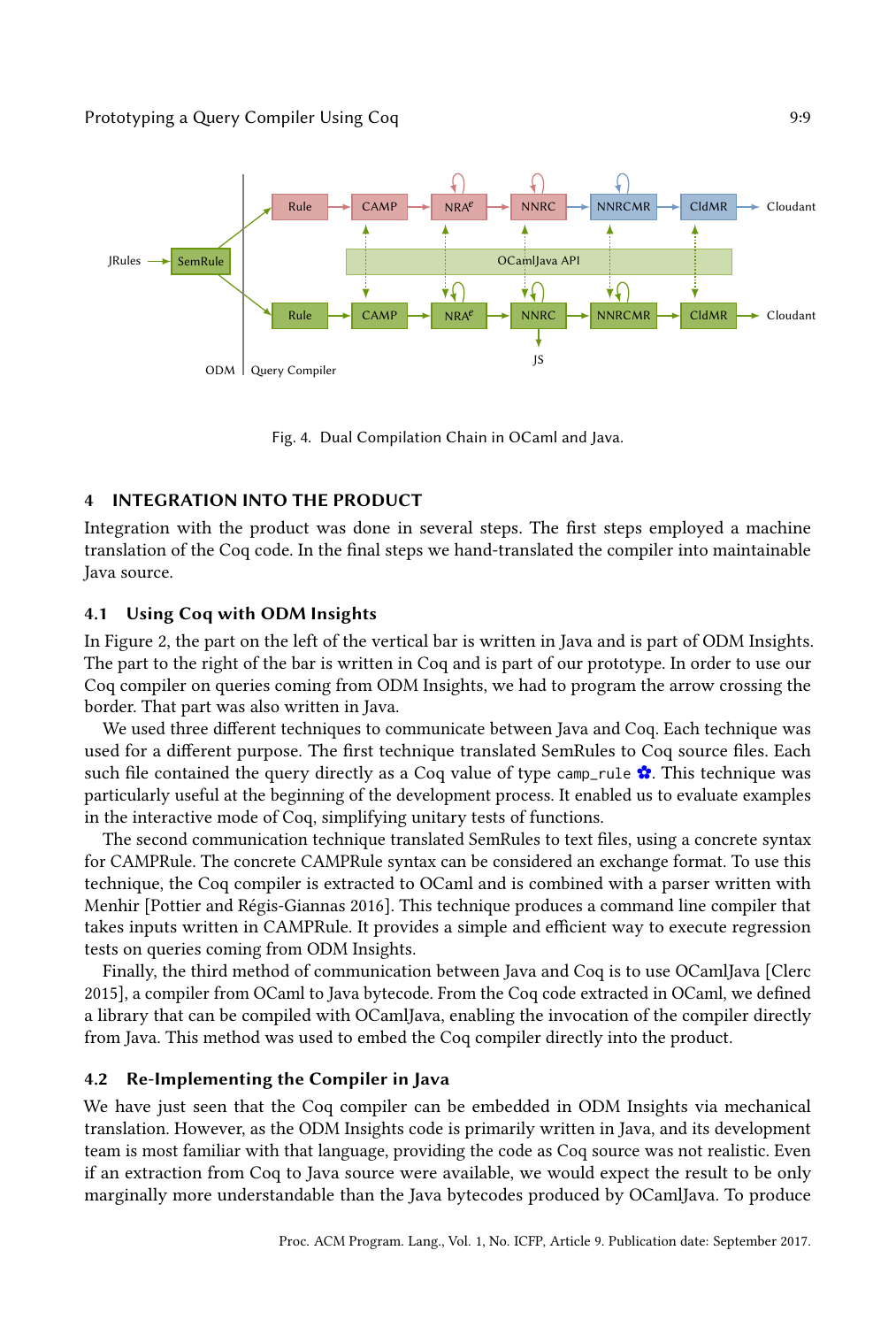#### 9:10 Joshua S. Auerbach, Martin Hirzel, Louis Mandel, Avraham Shinnar, and Jérôme Siméon

clear Java code that can be maintained by the team, a manual translation was required. To avoid the addition of a new language, we didn't use Scala [\[Odersky et al.](#page-14-18) [2016\]](#page-14-18) even though it is a JVM based language and the translation would have probably been closer to the Coq code.

The translation from Coq to Java raises two problems: (1) the proofs of correctness made in Coq are not preserved by the translation and new errors can easily be introduced; (2) once the Java code is entrusted to the development team, and the Coq code is left with the research team, both versions are likely to diverge. None of these problems have an ideal solution, but we have put techniques in place to try to overcome them.

Ensuring an Accurate Re-implementation. In order to carry out the translation of the Coq code to Java, we created an infrastructure enabling progressive translation of the code with correctness testing of the translation at each step. This infrastructure is presented in Figure [4.](#page-8-1)

The compilation path at the top of Figure [4](#page-8-1) follows the path from Figure [2](#page-3-0) and is the original implementation in Coq. The compilation path at the bottom of Figure [4](#page-8-1) represents the manual re-implementation in Java. The abstract syntax trees of each language are implemented as Java class hierarchies that mimic the structure of the Coq algebraic types.

The dashed vertical lines represent the ability, at each compilation step, to switch between Coq and Java representations. The internal representation of each abstract syntax tree is different but isomorphic and shares the same semantics. Communication between the two representations is done by encoding the trees as S-expressions. It is thus possible to take arbitrary paths through this dual compilation chain.

There are two key advantages to this dual compilation chain. First, each step in Java can be created and debugged independently. Second, a given step can be executed in both Java and Coq and the abstract syntax tree structures produced can be compared. In an end-to-end test, when a single step is in Java and the others remain in Coq, it is easy to attribute the error to the code in Java. Also, if several steps had been tested simultaneously, several errors could compensate for each other and hide translation errors.

Moreover, the structural comparison of the ASTs after each step provides strong confidence in the fidelity of the behavior of the Java code with respect to the Coq code. It can find errors that produce correct code but not necessarily identical code (e.g., missing optimizations). A textual comparison of the ASTs on the S-expressions would have been too restrictive since different variable names may be chosen depending on the compilation path.

The reuse of ODM Insights tests with our dual compilation chain gives us great confidence in the fidelity of our translation from Coq to Java. During the translation of the optimizer, when we tried to debug the Java version of our compiler, we soon realized that we did not have a good intuition for what optimizations were being applied and in what order. To solve this problem, we instrumented the optimizers to trace their steps. A Coq optimization trace can be compared with the equivalent Java optimization trace to confirm that the same optimizations are applied in the same order.

Correlating Coq code with idiomatic Java code. Some independent evolution of both the Coq and Java code is inevitable so we have structured the Java code to make it easy to compare manually against the original Coq code. Another goal is to write idiomatic Java code that can be easily understood and adopted by the product team. This goal can sometimes conflict with the goal of writing Java code that can be compared with the Coq version.

In order to ease the comparison between the Coq and the Java code, we keep the same modular structure, down to the individual function level. Moreover, each function translated into Java contains the corresponding Coq code in the comment header. We illustrate this with the rewrite presented in Section [3](#page-5-0) (other comments, dedicated to Java programmers, are elided):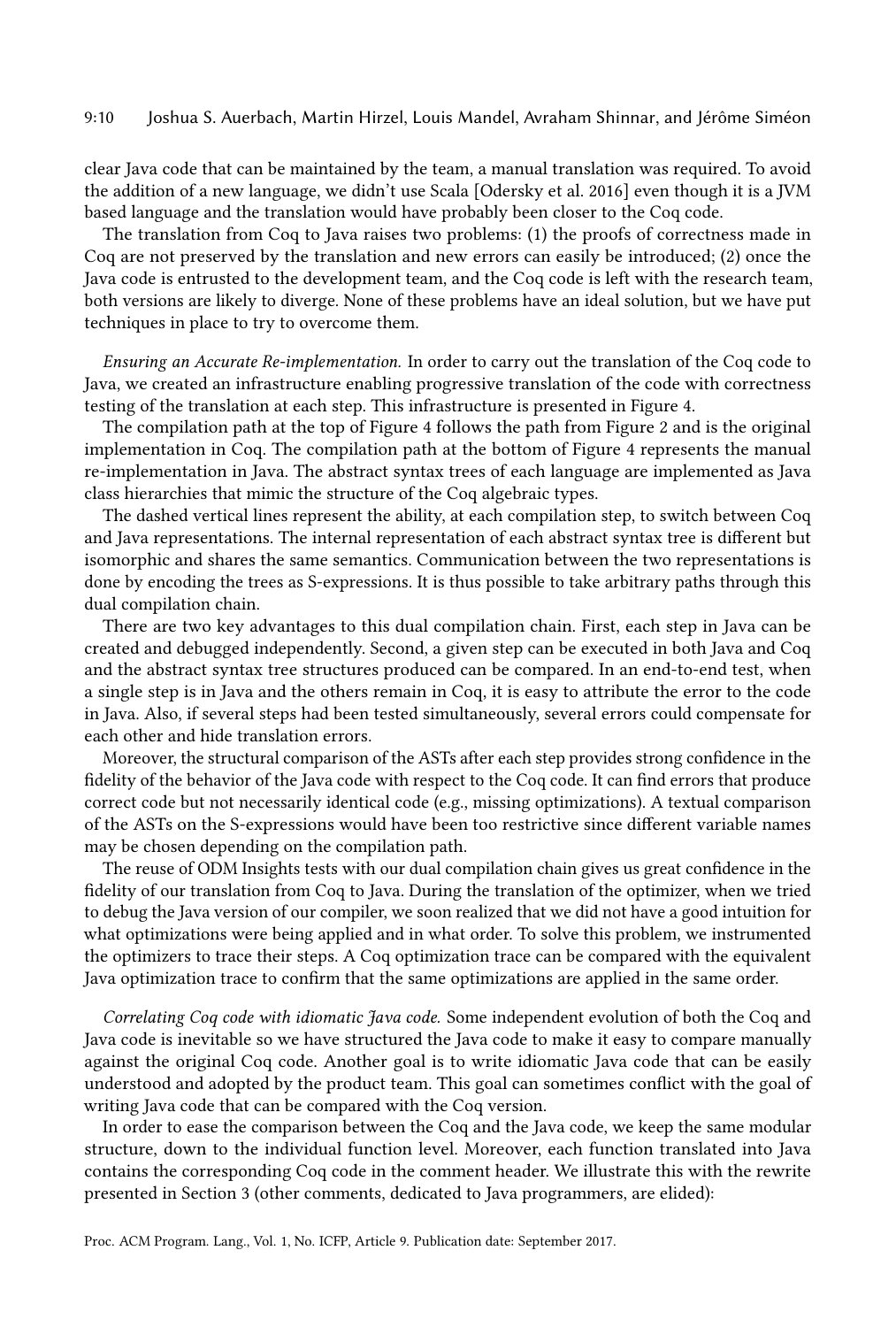### Prototyping a Query Compiler Using Coq **9:11** 9:11

```
/**
  From TOptimEnvFunc.v: last checked 5/2/2016
 Definition tselect_and_fun {fruntime:foreign_runtime} (p: algenv) :=
    match p with
    | ANSelect op1 (ANSelect op2 op) => ANSelect (ANBinop AAnd op2 op1) op
    | \_ => p
    end.
*/
private static class tselect_and_fun implements OptFun {
  @Override
  public NraNode optimize(NraNode nra) { ... }
}
```
If the Coq function is long, the header can be shortened and the rest of the Coq code is then added as comments in the body of the function next to the corresponding Java code. This allows those programmers who understand Coq to see the intent of the translation and also to check if an update is needed. The last checked information in the header enables finding in the Coq code repository the changes made since the last synchronization between the Java code and the Coq code. In the Coq code, the link to the Java code is also provided in a comment.

During the re-implementation, we had to solve some challenges like dealing with higher order functions. We wanted to keep the code compatible with Java 7, and so did not use Java lambdas. Therefore, we used classes, interfaces, and subtyping to implement a sufficient equivalent for those thing that Coq did with higher order functions.

Other challenges came from the fact that Java is an imperative language for which library functions are rarely purely functional. For example, sorting an array is done in place and merging two dictionaries can modify one of them. For all these functions, we have implemented a wrapper that introduces a copy in order to give a consistent functional semantics to these operations. It should be noted that the imperative nature of Java also has advantages. For example, in Coq, the generation of fresh names requires considerable effort whereas in Java it is simple, since a global counter can be employed.

For business reason, the product team have not yet taken the ownership of the prototype because they have to work on priority features. Therefore, we do not have feedback on the effectiveness of the methodology put in place to keep the Coq and Java code in sync.

#### <span id="page-10-0"></span>5 DISCUSSION

In an industrial context, the use of a theorem prover such as Coq changes the development experience considerably. We report here on the aspects that required the most attention from the team or had consequences that were not immediately obvious at the start of the project.

#### 5.1 Impact of Early Design Choices

Executable Semantics and Extensible Data Model. One of the important, and early, design choice is the use of executable semantics for the various intermediate languages. As we have seen in Section [3,](#page-5-0) one rationale for that choice is the consequent ability to combine proofs with actual tests against evaluation in ODM or Cloudant.

This semantics relies on the presence of a full fledged data model that can be extracted to OCaml. The first Coq prototype used a data model with simple primitive types (integers, Booleans and strings) which were only a subset of the types supported in the product (notably including floating point numbers and dates). In most other programming languages, handling those would be a matter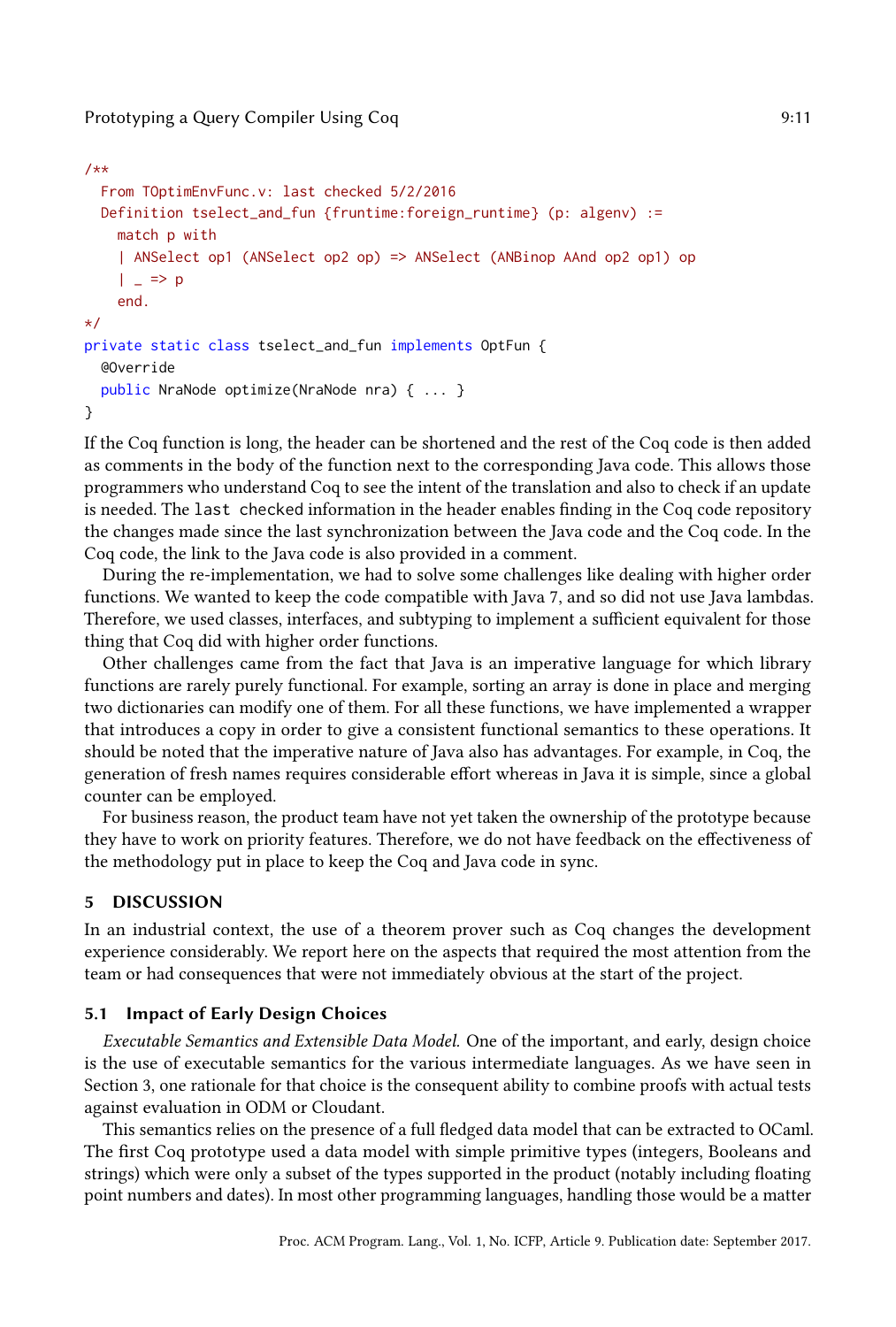#### 9:12 Joshua S. Auerbach, Martin Hirzel, Louis Mandel, Avraham Shinnar, and Jérôme Siméon

of identifying appropriate libraries. In the Coq context, the standard library handles only a limited set of primitive types, and designing additional ones (e.g., for dates) can represent a large effort which was not realistic within our time-frame.

Use of Type Classes. To solve this problem, we made our compiler extensible. The goal is to enable the addition of new primitive types without requiring systematic revision of all the proofs. For this we use type classes [\[Sozeau and Oury](#page-14-19) [2008\]](#page-14-19). In practice, this means that the compiler's code is parameterized by multiple type classes that give an axiomatization for the extension points required for the external primitive types and their operations.

The parameterization of the compiler through type classes is split into two main parts: a set of type classes for the definition and runtime behavior of foreign primitive types, and another set of type classes for type-checking operations on those types. While much of the code only assumes one of those two bundles, they notably intersect in the query optimizers which assume type-correctness for much of their logic, and in the overall compiler driver. To simplify extraction (as the extracted code must explicitly provide instances of the required type classes at each function call), we have created functors that internally instantiate the type classes.

While this solution solves the problem, it adds complexity to the entire code, and this part of the development has sometimes been a source of frustration for the team. The difficulty in identifying which subset of the type classes are necessary within a particular part of the code is often compounded by the complexity of the error messages produced by the Coq type system when using them. While a systematic use of functors throughout the compiler may have been a better alternative, type classes initially appeared as a lighter weight solution. More experiences and some guidance on those questions from the Coq community would certainly prove valuable.

#### 5.2 Tooling

Code navigation and notations. Tooling is another area of notice. An obvious observation is that Coq tools heavily emphasize support for theorem proving rather than traditional software engineering tasks. We used Proof General throughout the project, with one team member using the Coqoon plugin for Eclipse. As more team members came on board, the lack of code navigation support was at times a nuisance, a difficulty sometimes compounded by the use of notations. With Coq supporting notations that include unicode symbols and many of our intermediate representations (such as NRA or NNRC) derived from languages existing in the literature, it seemed natural to reuse classical notations as much as possible (e.g.,  $\sigma$  for the selection operation and ∪ for the union). As some of these notations are available in several languages of our compiler, this has also led to the use of Coq's notations scopes to specify which language is intended. The use of these notations led to disagreement within the team. While it is nice that Coq theorems look like their formulations in articles, it is sometimes necessary to use the ASCII version of the names inside proofs. This forces us to manipulate a double set of names.

Refactoring. All of those issues were additional incentives for improving the code's organization and naming conventions, and led to several rounds of refactoring. Those turned out to be much more labor intensive than expected, and are still ongoing. One of the reasons for the amount of work involved in refactoring is the necessity to maintain proofs. In addition to the size of the proofs, they sometimes rely on tactics that may or may not be robust to changes in the structure or names used in the rest of the code. Identifying the interdependency between proofs and code can be difficult and a large amount of person-hours were spent on those efforts as a result. In more traditional software development contexts, numerous tools are available for renaming, and moving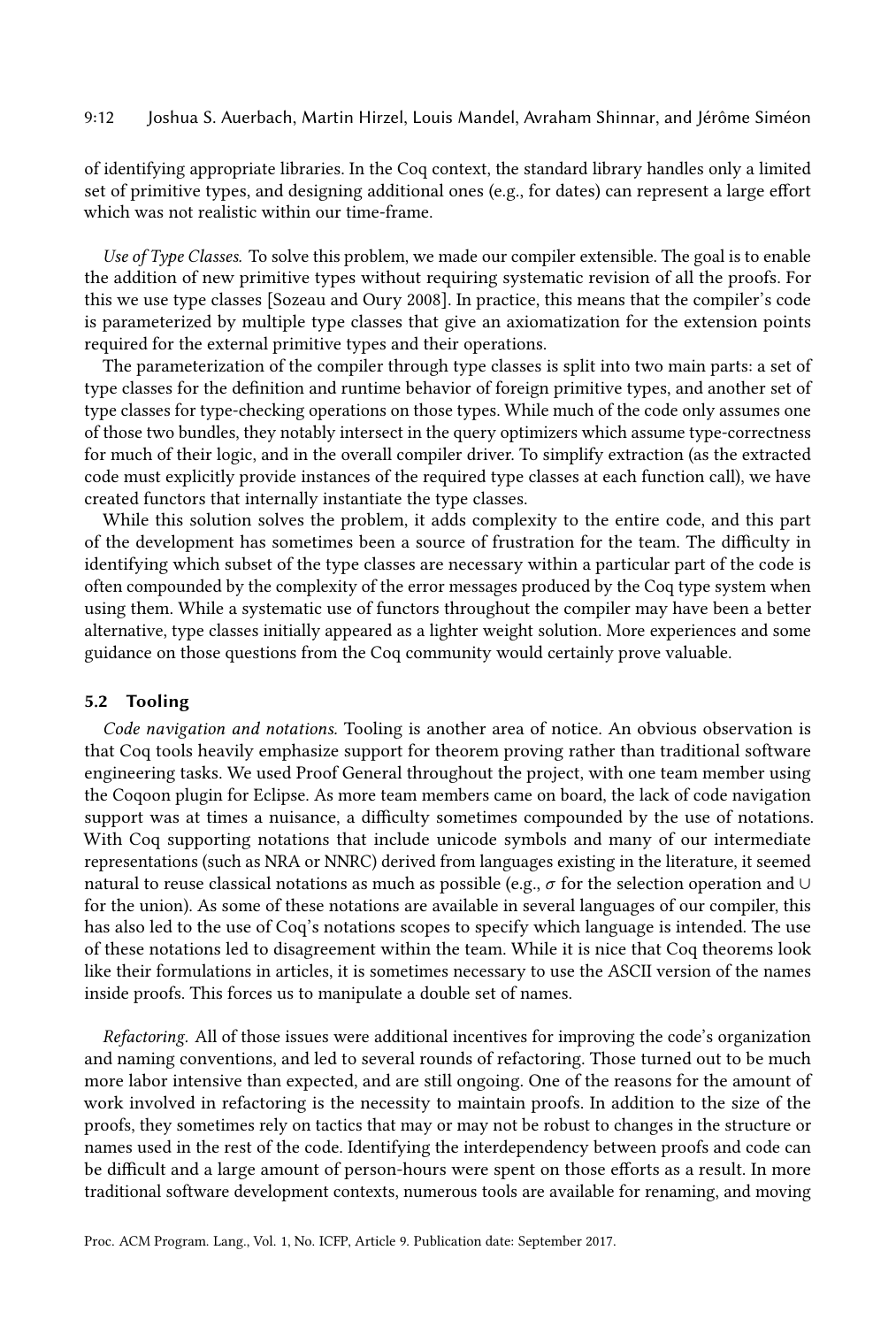code, and identifying dependencies. Having access to some level of refactoring functionality in Coq would have been welcome and have most likely saved the team a lot of tedious work.

#### 5.3 Proofs for Software Engineering Purposes

We did not use proofs only to guarantee semantics properties. We also used proofs to help maintain the compiler. A striking example is the compiler driver.

Figure [3](#page-5-1) depicts many possible paths through the compiler (including cyclic paths). These paths are represented in Coq by the driver  $\bullet$  data structure. We used Coq to prove some properties of this driver.

For example, the function get\_path\_from\_source\_target  $\bullet$  computes a default compilation path between two given languages. This function is used as part of the command line driver of the compiler, allowing the user to specify a source and target language without needing to specify all the intermediate steps. This function has 1831 lines of code. It is easy to make a mistake or forget a path. To ameliorate this problem we have proved the property that for all drivers, if we extract the source and target languages of the driver, then the function get\_path\_from\_source\_target will return a valid compilation path between these two languages [✿](https://querycert.github.io/icfp17/doc/CompDriver.html#get_path_from_source_target_completeness).

This kind of property improves our confidence in the code and also simplified maintenance. In particular, when we add a new language, it forces (and guides) us to update all the corresponding parts of the driver.

#### <span id="page-12-0"></span>6 RELATED WORK

The considerable progress made by proof assistants, such as Coq and Isabelle, over the last ten years is well known. Several projects show that it is possible to use these tools for the development of large systems, whether the goal is for formal mathematics [\[Gonthier et al.](#page-14-20) [2013\]](#page-14-20) or for software certification [\[Fisher](#page-14-21) [2014;](#page-14-21) [Klein et al.](#page-14-22) [2009;](#page-14-22) [Leroy](#page-14-23) [2012\]](#page-14-23). Our work is placed in a context closer to software engineering, using Coq as one tool among others for development and verification, along the line of [Jorge et al.](#page-14-24) [\[2007\]](#page-14-24). We found few similar projects in the literature, suggesting that this is still marginally used in industry.

Having chosen Coq to develop the compiler prototype forced us to translate the code into Java. Translating and then maintaining the two compilers has a non-negligible cost. An alternative that would have been interesting to explore is the use of tools that allow us to express properties directly on Java programs and to prove them [\[Burdy et al.](#page-13-7) [2005;](#page-13-7) [Marché](#page-14-25) [2015\]](#page-14-25).

The domain of databases in general, and that of query languages in particular, are characterized by strong links between theory and practice. Since the work of [Trinder and Wadler](#page-14-8) [\[1988\]](#page-14-8) in the 1980s, the formalization of query languages often relies on functional bases [\[Fegaras and Maier](#page-14-26) [2000;](#page-14-26) [Tannen et al.](#page-14-7) [1992;](#page-14-7) [Van den Bussche and Vansummeren](#page-14-14) [2007\]](#page-14-14), making them particularly suitable for mechanization in Coq. A number of recent works deal with different aspects of the formalization of database systems (e.g., relational [\[Benzaken et al.](#page-13-1) [2014;](#page-13-1) [Malecha et al.](#page-14-4) [2010\]](#page-14-4), XML [\[Cheney and](#page-13-8) [Urban](#page-13-8) [2011\]](#page-13-8), or Linq [\[Malecha and Wisnesky](#page-14-27) [2015\]](#page-14-27)). This work is technically complementary to the development presented in this paper.

The development of formal tools and methods for the specification and implementation of query compilers is an important subject in the relational context [\[Pirahesh et al.](#page-14-28) [1992\]](#page-14-28). The complexity associated with the development of these compilers and their use in new application contexts makes the subject remain current [\[Klonatos et al.](#page-14-29) [2014\]](#page-14-29). Our approach is similar to that of Coko-Kola [\[Cherniack and Zdonik](#page-13-9) [1996\]](#page-13-9), a query optimizer developed in the 1990s with the Larch prover of MIT.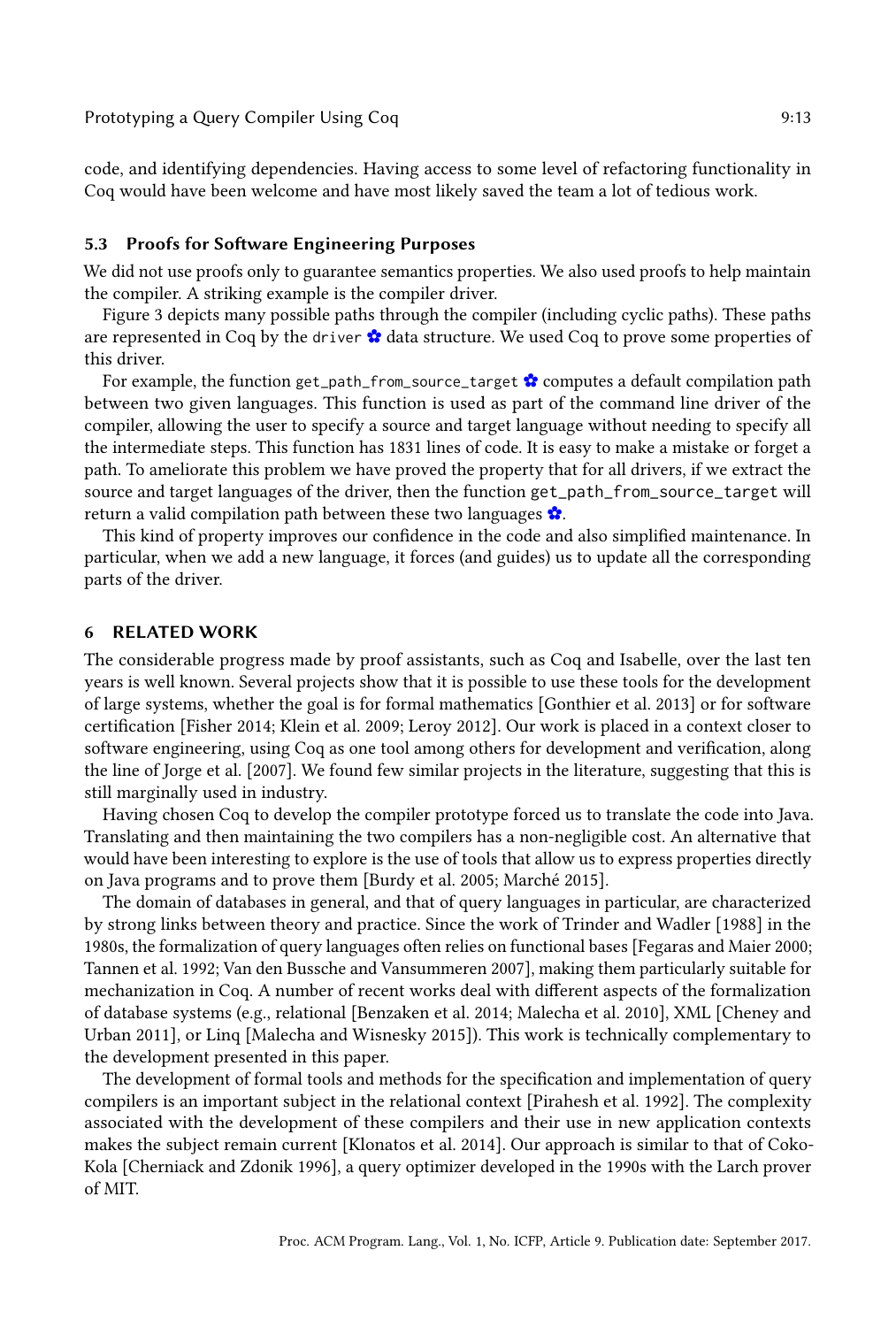<span id="page-13-10"></span>

| AST and semantics:      |      |                | Lines of Coq Code   Lines of Proof   Lines of Java Code |
|-------------------------|------|----------------|---------------------------------------------------------|
| CAMPRule                | 0.1k | 0 <sup>k</sup> | 1.1k                                                    |
| CAMP                    | 0.8k | 0.3k           | 0.9k                                                    |
| cNRAEnv + NRAEnv        | 2.7k | 3.8k           | 0.5k                                                    |
| $cNNRC + NNRC$          | 1.5k | 4k             | 1k                                                      |
| <b>NNRCMR</b>           | 0.4k | 0.7k           | 0.7k                                                    |
| CldMR                   | 0.5k | 0 <sup>k</sup> | 0.7k                                                    |
| Optimizers:             |      |                |                                                         |
| <b>NRAEnv</b>           | 2.8k | 4.5k           | 3k                                                      |
| <b>NNRC</b>             | 1.1k | 1.7k           | 1.3k                                                    |
| <b>NNRCMR</b>           | 0.6k | 0.6k           | 1.5k                                                    |
| from CAMPRule to CldMR: | 1k   | 1k             | 1.6k                                                    |

9:14 Joshua S. Auerbach, Martin Hirzel, Louis Mandel, Avraham Shinnar, and Jérôme Siméon

Fig. 5. Summary of the Coq and Java compilers sizes (the Java code doesn't implement the semantics).

#### <span id="page-13-2"></span>7 CONCLUSION

The use of Coq for prototyping has been interesting on several levels. Team members with varying levels of prior experience with Coq added a number of unknowns in terms of feasibility and development time. The decision to use Coq not only as a specification tool but also to develop a complete prototype of the compiler created a set of additional challenges. This article provides an overview of our experience as well as the challenges we encountered, and we hope that some of the techniques described may be useful in other contexts.

A posteriori, it is difficult to determine if the additional development effort was worthwhile for this project. The use of a tool like Coq for development requires a significant investment, especially at the start of the project, and represents a significant additional cost (Figure [5](#page-13-10) summarize the sizes of the different parts of the Coq and Java compilers). On the other hand, relying on a fully proven core changes the development experience in some positive ways. When a bug is identified, the search for its origin can immediately exclude a significant part of the code. Coq also encourages the writing of reusable code. In our case, the compiler is built around small, well-defined languages. This investment has notably simplified the addition of other query languages (e.g. OQL and SQL). Based on this experience, we now believe that the realization of a fully certified query compiler is also quite feasible.

#### REFERENCES

- <span id="page-13-3"></span>M. Arnold, D. Grove, B. Herta, M. Hind, M. Hirzel, A. Iyengar, L. Mandel, V. Saraswat, A. Shinnar, J. Siméon, M. Takeuchi, O. Tardieu, and W. Zhang. 2016. META: Middleware for Events, Transactions, and Analytics. IBM R&D 60, 2–3 (2016), 15:1–15:10.
- <span id="page-13-4"></span>Joshua Auerbach, Martin Hirzel, Louis Mandel, Avi Shinnar, and Jérôme Siméon. 2017a. Handling Environments in a Verified Query Compiler. In SIGMOD.
- <span id="page-13-0"></span>Joshua Auerbach, Martin Hirzel, Louis Mandel, Avi Shinnar, and Jérôme Siméon. 2017b. Prototyper un compilateur de requêtes avec Coq. In Vingt-septièmes Journées Francophones des Langages Applicatifs. Gourette, France.
- <span id="page-13-1"></span>V. Benzaken, E. Contejean, and S. Dumbrava. 2014. A Coq Formalization of the Relational Data Model. In ESOP.

<span id="page-13-5"></span>M. Berler, R. Cattell, and D. Barry. 2000. The object data standard: ODMG 3.0. Morgan Kaufman.

- <span id="page-13-7"></span>L. Burdy, Y Cheon, D. Cok, M. Ernst, J. Kiniry, G. Leavens, R. Leino, and E. Poll. 2005. An overview of JML tools and applications. STTT 7, 3 (2005).
- <span id="page-13-8"></span>J. Cheney and Ch. Urban. 2011. Mechanizing the Metatheory of mini-XQuery. In CPP.
- <span id="page-13-9"></span>M. Cherniack and S. Zdonik. 1996. Rule Languages and Internal Algebras for Rule-Based Optimizers. In SIGMOD. [http:](http://www.cs.brandeis.edu/~cokokola) [//www.cs.brandeis.edu/~cokokola.](http://www.cs.brandeis.edu/~cokokola)
- <span id="page-13-6"></span>X. Clerc. 2015. OCaml-Java. (2015). [http://ocamljava.org.](http://ocamljava.org)

Proc. ACM Program. Lang., Vol. 1, No. ICFP, Article 9. Publication date: September 2017.